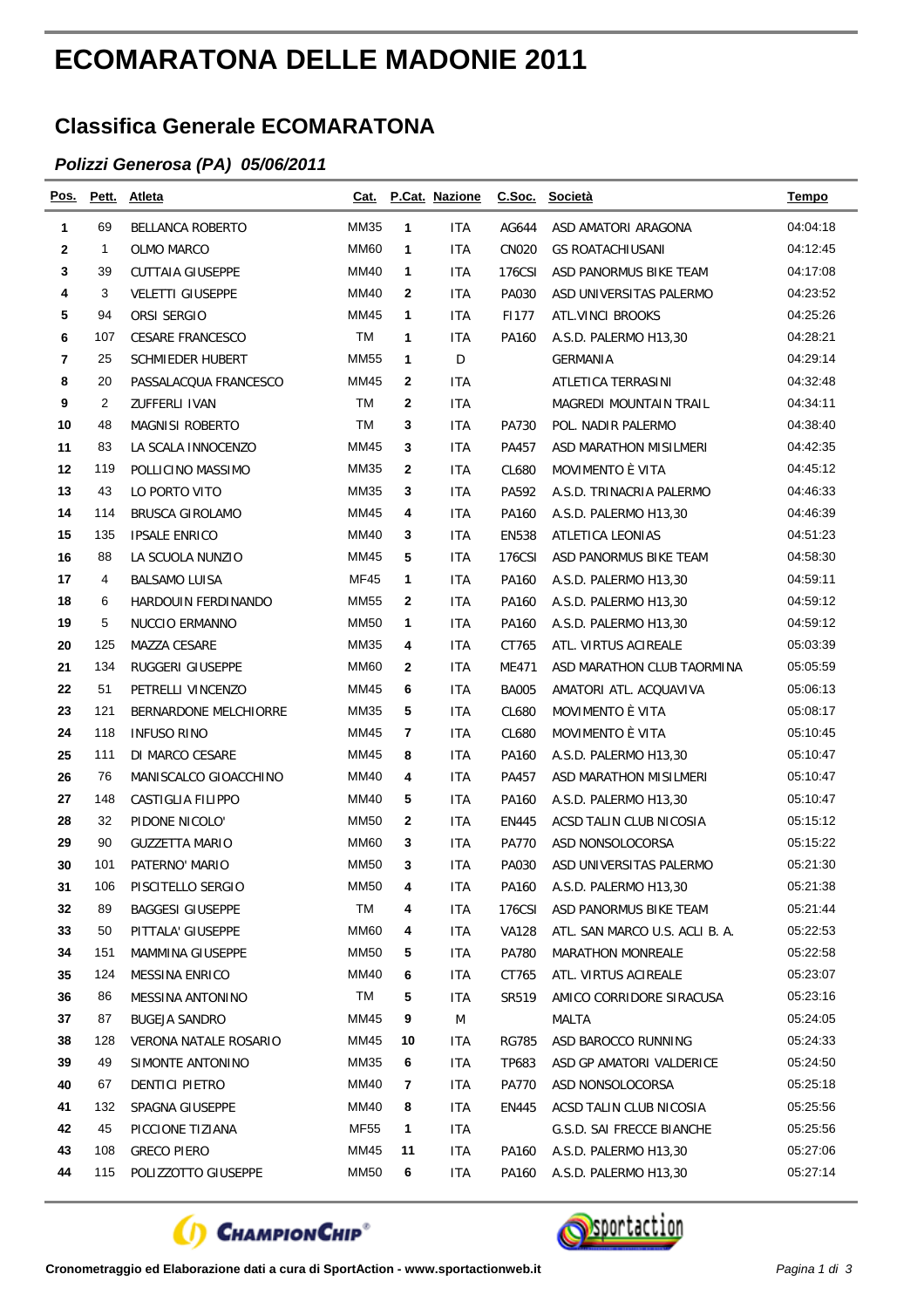| <u>Pos.</u> | Pett.      | <b>Atleta</b>                     | Cat.                       |                    | P.Cat. Nazione    |              | C.Soc. Società                                | <b>Tempo</b>         |
|-------------|------------|-----------------------------------|----------------------------|--------------------|-------------------|--------------|-----------------------------------------------|----------------------|
| 45          | 29         | <b>AMATO ELIO</b>                 | <b>MM50</b>                | $\overline{7}$     | ITA               | PA030        | ASD UNIVERSITAS PALERMO                       | 05:29:17             |
| 46          | 93         | <b>GRILLO ENNIO</b>               | MM40                       | 9                  | ITA               | SR640        | ASD ARCHIMEDE                                 | 05:29:38             |
| 47          | 47         | PIRRI MICHELE                     | MM35                       | $\overline{7}$     | <b>ITA</b>        | SR121        | ASD PIETRO GUARINO                            | 05:30:34             |
| 48          | 53         | TRICARICO MARINO                  | <b>MM55</b>                | 3                  | ITA               | <b>BA005</b> | AMATORI ATL. ACQUAVIVA                        | 05:30:42             |
| 49          | 42         | PROFETTO VINCENZO                 | MM40                       | 10                 | <b>ITA</b>        | 176CSI       | ASD PANORMUS BIKE TEAM                        | 05:31:49             |
| 50          | 68         | BARCELLONA ROSARIO                | <b>MM55</b>                | 4                  | <b>ITA</b>        | <b>PA770</b> | ASD NONSOLOCORSA                              | 05:32:05             |
| 51          | 123        | CIPRIANO GIOVANNI                 | MM45                       | 12                 | ITA               | PA592        | A.S.D. TRINACRIA PALERMO                      | 05:32:07             |
| 52          | 8          | SAITTA MARCO                      | MM40                       | 11                 | <b>ITA</b>        |              | A.S.D. SPORTACTION                            | 05:32:12             |
| 53          | 78         | <b>BONANNO ANGELITA</b>           | <b>TF</b>                  | 1                  | ITA               | PA457        | ASD MARATHON MISILMERI                        | 05:32:18             |
| 54          | 117        | MARINO ANTONELLA                  | <b>MF40</b>                | 1                  | ITA               | PA160        | A.S.D. PALERMO H13,30                         | 05:32:42             |
| 55          | 72         | BERTUCCIO ALBERTO                 | MM40                       | 12                 | ITA               | ME512        | ASD FIDIPPIDE ME                              | 05:33:06             |
| 56          | 84         | <b>FANTASIA ARMANDO</b>           | <b>MM50</b>                | 8                  | <b>ITA</b>        | CL150        | TRACK CLUB MASTER CALTANISSETTA               | 05:35:36             |
| 57          | 12         | PROFITA GIUSEPPE                  | MM45                       | 13                 | <b>ITA</b>        | PA458        | FIAT ATLETICA TERMINI IMERESE                 | 05:36:03             |
| 58          | 136        | LO GRANDE SALVATORE               | MM40                       | 13                 | <b>ITA</b>        | <b>EN538</b> | <b>ATLETICA LEONIAS</b>                       | 05:39:23             |
| 59          | 17         | <b>GHILINO ANTONIO</b>            | <b>MM55</b>                | 5                  | <b>ITA</b>        | SV551        | A.S.D. RUNNERS LOANO                          | 05:39:33             |
| 60          | 79         | <b>GRECO GAETANO</b>              | <b>MM45</b>                | 14                 | <b>ITA</b>        | PA457        | ASD MARATHON MISILMERI                        | 05:39:53             |
| 61          | 81         | <b>BAIAMONTE VINCENZO</b>         | MM45                       | 15                 | <b>ITA</b>        | PA457        | ASD MARATHON MISILMERI                        | 05:39:53             |
| 62          | 80         | MERENDINO PIETRO                  | MM45                       | 16                 | ITA               | PA457        | ASD MARATHON MISILMERI                        | 05:39:53             |
| 63          | 54         | <b>VALENZA FILIPPO</b>            | MM35                       | 8                  | <b>ITA</b>        | PA730        | POL. NADIR PALERMO                            | 05:41:31             |
| 64          | 110        | SCARDAVI GIAMMAURO                | <b>MM50</b>                | 9                  | <b>ITA</b>        | PA160        | A.S.D. PALERMO H13,30                         | 05:41:31             |
| 65          | 37         | TONICELLO AMEDEO                  | <b>MM50</b>                | 10                 | <b>ITA</b>        | <b>TV338</b> | ATLETICA MOGLIANO                             | 05:41:38             |
| 66          | 57         | RECALCATI SILVANO                 | MM55                       | 6                  | <b>ITA</b>        | MI481        | G.P. VILLASANTESE                             | 05:43:03             |
| 67          | 40         | CASTRONOVO FRANCESCO              | MM40                       | 14                 | <b>ITA</b>        | 176CSI       | ASD PANORMUS BIKE TEAM                        | 05:43:59             |
| 68          | 146        | <b>CASCIO SALVATORE</b>           | MM45                       | 17                 | ITA               |              | ASD GINNIC CLUB POLIZZI                       | 05:44:40             |
| 69          | 60         | PASSAFIUME GIUSEPPE               | <b>MM50</b>                | 11                 | ITA               |              | ADSV TERMINI IMERESE                          | 05:45:15             |
| 70          | 131        | <b>CAMPIONE ROBERTO</b>           | <b>MM35</b>                | 9                  | ITA               | EN445        | ACSD TALIN CLUB NICOSIA                       | 05:46:27             |
| 71          | 145        | DI CHIARA RENZO                   | <b>MM45</b>                | 18                 | ITA.              |              | ASD GINNIC CLUB POLIZZI                       | 05:46:27             |
| 72          | 82         | <b>MANGIA MARCELLO</b>            | MM45                       | 19                 | <b>ITA</b>        | PA072        | G.S.D. VERGINE MARIA PALERMO                  | 05:48:52             |
| 73          | 11         | LO PRATO ANTONINO                 | <b>MM60</b>                | 5                  | ITA               | PA030        | ASD UNIVERSITAS PALERMO                       | 05:49:55             |
| 74          | 164        | NAPOLI MELCHIORRE                 | MM45                       | 20                 | ITA               | PA080        | ASD MOL                                       | 05:50:10             |
| 75          | 33         | DI ADAMO GIUSEPPE                 | <b>MM40</b>                | 15                 | <b>ITA</b>        |              | UISP PALERMO                                  | 05:50:50             |
| 76          | 52         | MAGARIELLI TONIO                  | MM45                       | 21                 | ITA               | <b>BA005</b> | AMATORI ATL. ACQUAVIVA                        | 05:51:35             |
| 77          | 26         | DI MARIA NATALE                   | MM40                       | 16                 | <b>ITA</b>        | PA080        | A.S.D. MOL                                    | 05:51:35             |
| 78          | 18         | MURA FRANCO                       | MM45                       | 22                 | <b>ITA</b>        |              | A.S.D. SPORTACTION                            | 05:52:48             |
| 79          | 73         | MAIRA SALVATORE                   | <b>MM55</b>                | 7                  | <b>ITA</b>        | PA023        | ASD ATLETICA MONDELLO                         | 05:53:14             |
| 80          | 149        | LONGO VINCENZO                    | MM50                       | 12                 | ITA               | PA592        | A.S.D. TRINACRIA PALERMO                      | 05:53:58             |
| 81          | 99         | OCCHIPINTI CLAUDIA                | MF40                       | $\mathbf{2}$       | <b>ITA</b>        |              | A.S.D. SPORTACTION                            | 05:54:35             |
| 82<br>83    | 130<br>142 | <b>CARUSO GIUSEPPE</b>            | <b>MM50</b><br><b>MF45</b> | 13<br>$\mathbf{2}$ | ITA               | PA160        | A.S.D. PALERMO H13.30                         | 05:54:38             |
| 84          | 70         | LIBRIZZI MARIA<br>CORRAO GIUSEPPE | MM45                       | 23                 | <b>ITA</b>        |              | ASD GINNIC CLUB POLIZZI                       | 05:55:44<br>05:57:26 |
| 85          | 64         | ROTOLO ROSANNA                    | <b>MF40</b>                | 3                  | ITA<br><b>ITA</b> | PA160        | A.S.D. PALERMO H13,30<br>ADSV TERMINI IMERESE | 05:57:54             |
| 86          | 120        | SCICOLONE ORAZIO ANDREA           | MM40                       | 17                 | ITA               | CL680        | MOVIMENTO È VITA                              | 05:58:55             |
| 87          | 152        | LO COCO MAURIZIO                  | MM40                       | 18                 | ITA               | PA780        | <b>MARATHON MONREALE</b>                      | 05:58:59             |
| 88          | 10         | LIGGIO BIAGIO                     | MM40                       | 19                 | <b>ITA</b>        |              | A.S.D. SPORTACTION                            | 06:01:59             |
| 89          | 153        | GUGLIUZZA STEFANO                 | MM40                       | 20                 | <b>ITA</b>        |              | ASD GINNIC CLUB POLIZZI                       | 06:02:38             |
| 90          | 23         | SEBLER BERND                      | MM55                       | 8                  | D                 |              | <b>GERMANIA</b>                               | 06:03:37             |
| 91          | 126        | ARENA MASSIMO                     | MM50                       | 14                 | ITA               | PA592        | A.S.D. TRINACRIA PALERMO                      | 06:04:47             |
| 92          | 13         | SAITTA ALESSANDRO                 | MM40                       | 21                 | <b>ITA</b>        |              | A.S.D. SPORTACTION                            | 06:04:47             |
| 93          | 109        | RANELI GAETANO                    | MM40                       | 22                 | <b>ITA</b>        | PA160        | A.S.D. PALERMO H13,30                         | 06:15:30             |
| 94          | 71         | DE CARO IGNAZIO                   | MM45                       | 24                 | ITA               | PA030        | ASD UNIVERSITAS PALERMO                       | 06:15:46             |
| 95          | 144        | LIBRIZZI IGNAZIO                  | <b>MM50</b>                | 15                 | ITA               |              | ASD GINNIC CLUB POLIZZI                       | 06:18:51             |
|             |            |                                   |                            |                    |                   |              |                                               |                      |